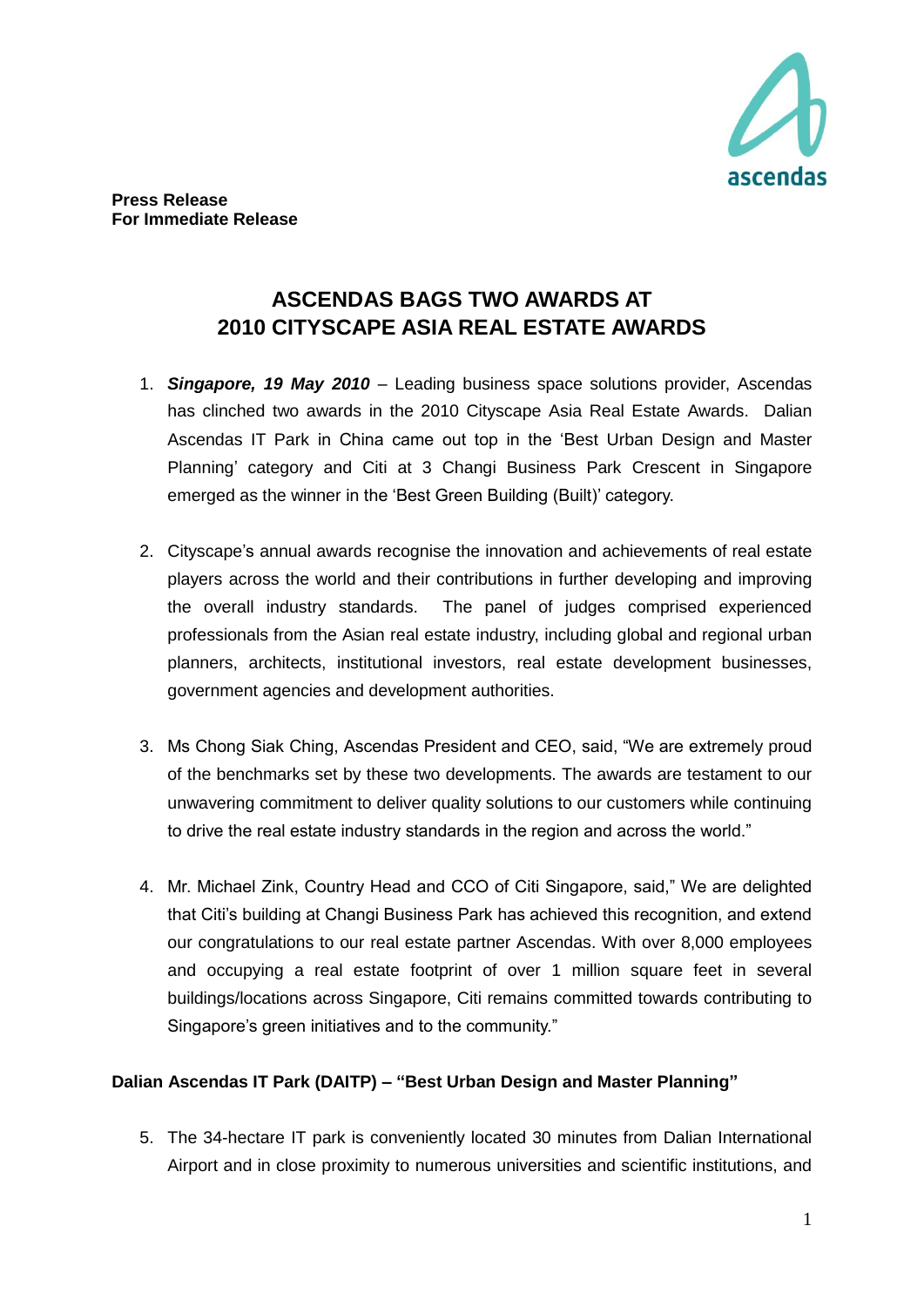well connected to global corporations such as Konica-Minolta, Network Appliance and Dalian Hi-Think Computer Technology. The Masterplan closely integrates with the new highways and public transportation that will connect users and visitors in and out of DAITP. The availability of public transportation networks enable park users to minimise on their carbon footprint incurred through utilising private transportation.

6. The masterplan envisages that more than 70% of the working population within the park would be in their twenties. The masterplan leverages on the unique identity and attributes of the natural site and fuses features that cater to the needs of the young working population. A vibrant retail spine comprising 50,000 sqm of retail, leisure and entertainment spaces connects the park community to the Metro Station, across the entire hill before terminating at the residential zone. On both sides of the spine are 380,000 sqm of business spaces for software development, BPO, IT service, R&D and Biotech. To maintain a healthy work-live-play balance, 2,500 units of residential and service apartments are also planned. The masterplan also taps on the vibrancy of Dalian Xintiandi, located at the south of park, such that the two complement each other.

## **Citi at Changi Business Park Crescent – "Best Green Building (Built)"**

- 7. Citi at Changi Business Park Crescent is a built-to-suit development customised to cater to the needs of Citibank N.A.. The building provides Grade A quality business space that integrates well with the lifestyle approach and landscaping of the park. In addition, the development has achieved the highest level of environmental sustainability in building design that satisfies the criteria for Singapore"s Building and Construction Authority (BCA) Green Mark Platinum Award and also United States Green Building Council (USGBC) LEED Certification for Commercial Interiors and Core & Shell.
- 8. The dynamic play of aluminium cladding and glazed curtain wall creates energy, contrast and texture to the façade, giving it a distinct identity from the surrounding buildings. The green spaces within, although private, are fenceless and connected physically and visually with the surrounds, creating an amalgamated space of green relief that can be enjoyed by all in CBP. The seamless combination of architectural design features and the plethora of environmentally-friendly features provide Citi"s employees a distinctive, green environment to work, play and interact.